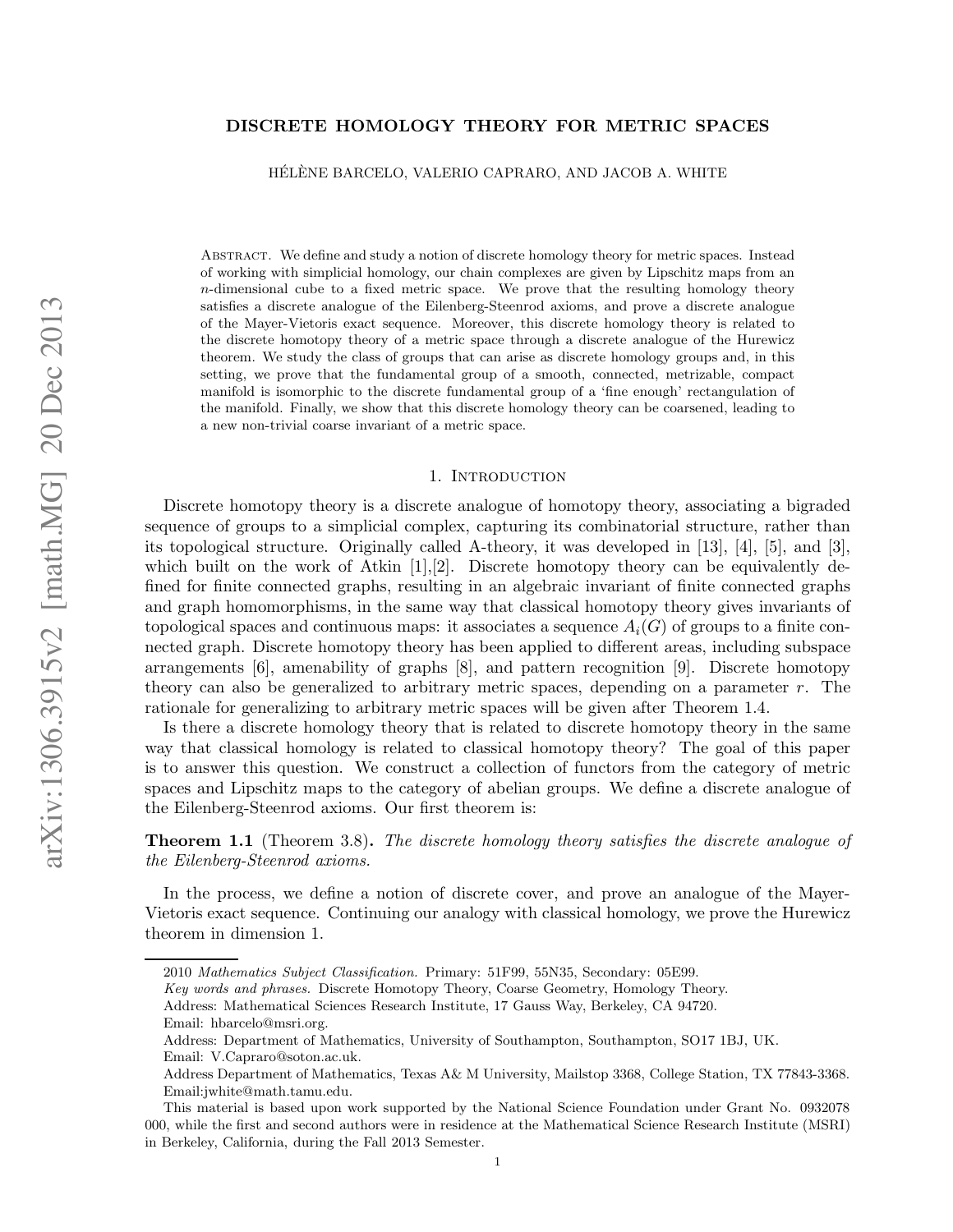**Theorem 1.2** (Theorem 4.1). The abelianization of the discrete fundamental group of a metric space (at scale r) is isomorphic to its first discrete homology group (at scale r).

Then we study the class of groups that can arise as discrete homology groups of a metric space and we obtain the following proposition.

**Proposition 1.3** (Corollary 5.4). For any abelian group G and  $\bar{n} \in \mathbb{N}$ , there is a finite connected graph  $\Gamma$  such that the  $\bar{n}$ -dimensional discrete homology group of  $\Gamma$  (at scale 1) is G and all others are trivial.

It is worth mentioning that, in order to prove the previous proposition, we obtain a new result in discrete homotopy theory:

**Theorem 1.4** (Theorem 5.1). Let R be a 'fine enough' rectangulation of a compact, metrizable, smooth and path-connected manifold  $M$ , then the classical fundamental group of  $M$  is isomorphic to the discrete fundamental group of R at scale 1.

A second motivation for the present paper comes from coarse geometry. Informally speaking, coarse geometry is the study of a metric space from a large scale point of view. Coarse algebraic topology is useful for approaching problems from different areas. For instance, Roe's coarse cohomology [16] was invented to perform index theory on non-compact manifolds and Higson and Roe's coarse homology [12] was used to formulate coarse versions of Baum-Connes's and Novikov's conjectures [18]. Other coarse homology theories have been discovered over the last two decades, including Block-Weinberger's *uniformly finite homology* [7] and Nowak-Spakula's controlled coarse homology [15].

The second goal of this paper is to construct a new coarse invariant obtained from the discrete homology groups. Hence, instead of restricting ourselves to finite graphs, we work in the more general setting of metric spaces X and we construct discrete homology groups depending on a scaling parameter r. Since a typical coarse object is a sequence of discrete objects we consider  $DH_{n,r}(X)$ , the countably infinite direct product of copies of  $DH_{n,r}(X)$ :

**Theorem 1.5.** The direct limit of  $\overline{DH}_{n,r}(X)$ , as  $r \to \infty$ , is a coarse invariant of X.

This coarse homology theory is a relevant new object with many interesting open questions which we will study in the sequel to this paper.

The paper is organized as follows: in the next section, we review some terminology from discrete homotopy theory, and extend discrete homotopy theory to metric spaces. We also introduce discrete homology theory at scale  $r$ . In Section 3, we give discrete analogues of the Eilenberg-Steenrod axioms, and prove the discrete analogue of the Mayer-Vietoris exact sequence. The Eilenberg-Steenrod axioms allow us to relate discrete homology with discrete homotopy equivalence, in the same way that classical homology is related to classical homotopy equivalence. The results in this section also justify refering to our theory as 'discrete homology' theory. Then we study the discrete analogue of the Hurewicz map in Section 4, which is followed by studying different constructions in Section 5. In Section 6, we define the discrete coarse homology theory. Finally, we end the paper with some conclusions, and open problems.

Acknowledgements. We thank Eric Babson, Dennis Dreesen, Antoine Gournay, Thibault Pillon and Nick Wright for helpful discussions.

### 2. Discrete homotopy theory and Cubical discrete homology theory

First, we recall definitions from discrete homotopy theory of graphs, and extend them to metric spaces. Given two metric spaces  $(X, d_X)$ ,  $(Y, d_Y)$  and  $r > 0$ , a function  $f: X \to Y$  is r-Lipschitz if  $d_Y(f(x_1), f(x_2)) \leq r d_X(x_1, x_2)$ , for all  $x_1, x_2 \in X$ . When X is the vertex set of a connected graph G, there is a well-defined metric  $d_G$ , the length of the shortest path connecting two vertices. For connected graphs, the definition of graph homomorphism  $f : G \to H$  appearing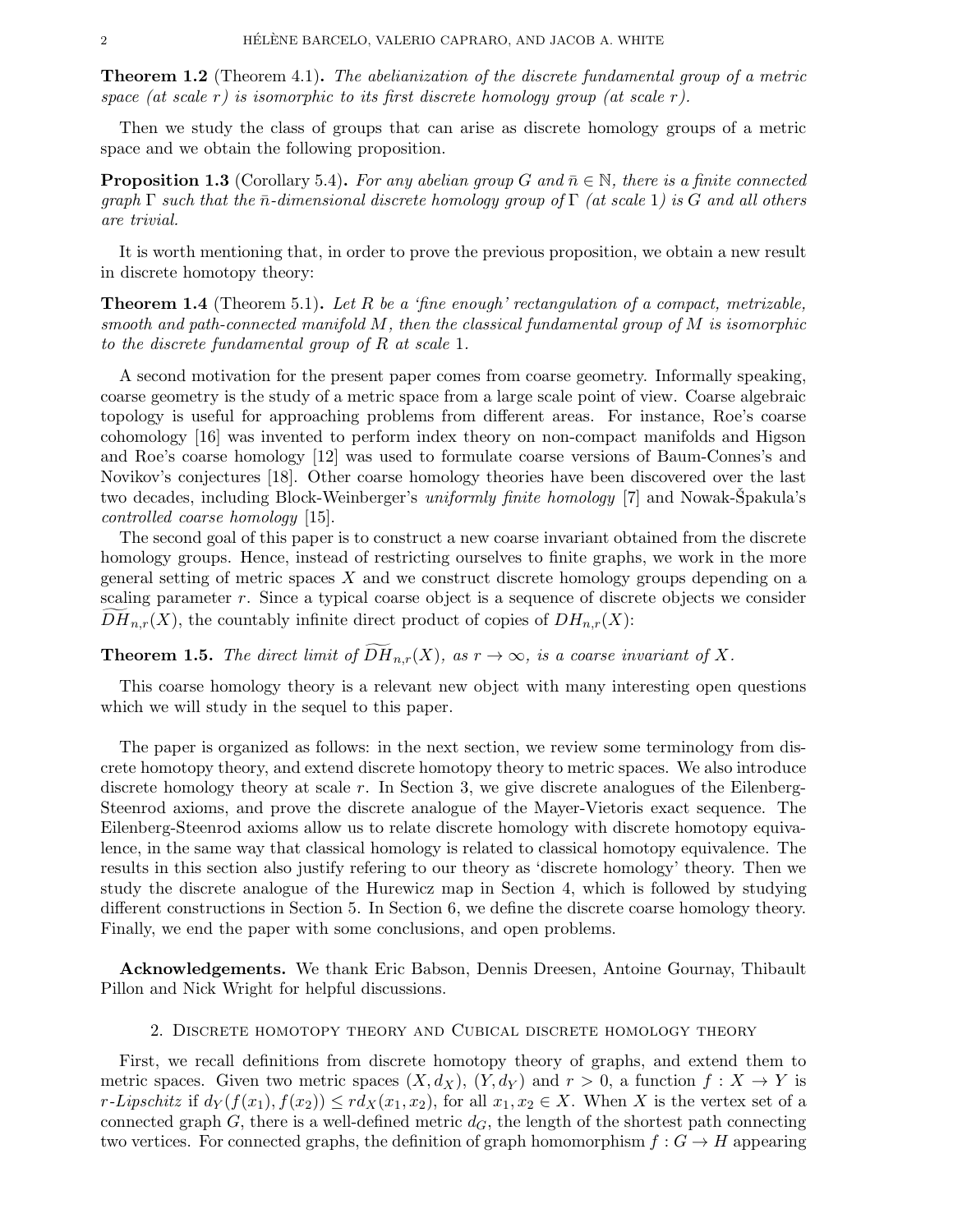in  $[4]$  is equivalent to saying that the map f is 1-Lipschitz between the corresponding metric spaces  $(V(G), d_G)$  and  $(V(H), d_H)$ .

In the following definition,  $\{0,\ldots m\}$  is equipped with the metric  $d(a, b) = |a - b|$  and the cartesian product  $X \times \{0, \ldots m\}$  is equipped with the  $\ell^1$ -metric.

**Definition 2.1.** Let X, Y be metric spaces, and let  $f, g: X \to Y$  be r-Lipschitz maps. Then f and g are r-discrete homotopic if there exists a non-negative integer  $m$  and an r-Lipschitz map  $F: X \times \{0, \ldots m\} \rightarrow Y$  such that  $F(-, 0) = f$  and  $F(-, m) = g$ .

This definition generalizes the notion of discrete homotopic maps appearing in [4]. Since our definition of two r-Lipschitz maps being 'homotopic' involves  $\{0,\ldots,m\}$ , a finite discrete metric space, we continue to call the resulting theory discrete homotopy theory.

Now we define the discrete fundamental group of a metric space (at scale r). Let  $(X, d)$  be a metric space. An r-path connecting x to y is a finite sequence of points  $x_0x_1 \ldots x_nx_{n+1}$  such that  $x_0 = x$ ,  $x_{n+1} = y$  and  $d(x_i, x_{i+1}) \leq r$ , for all i. Fix a base point  $p \in X$ , an r-loop based at p is an r-path such that  $x_0 = x_{n+1} = p$ . Denote by  $\mathcal{C}_r(X, p)$  the set of r-loops based at p. The set  $\mathcal{C}_r(X,p)$  is a group under the operation of concatenation of r-loops, that is,

 $(x_0x_1 \ldots x_mx_{m+1})(y_0y_1 \ldots y_ny_{n+1}) := x_0x_1 \ldots x_mx_{m+1}y_0y_1 \ldots y_ny_{n+1}.$ 

**Definition 2.2.** Every r-loop  $x_0x_1 \ldots x_nx_{n+1}$  is r-homotopy equivalent to  $x_0x_1 \ldots x_{n+1}p$ . Moreover, given two r-loops  $x_0x_1 \ldots x_nx_{n+1}$  and  $y_0y_1 \ldots y_ny_{n+1}$  of the same length, then the r-loops are r-homotopy equivalent if there is a formal matrix

> $\sqrt{ }$  $\begin{array}{c}\n\phantom{\overline{a}}\phantom{\overline{a}}\phantom{\overline{a}}\phantom{\overline{a}}\phantom{\overline{a}}\phantom{\overline{a}}\phantom{\overline{a}}\phantom{\overline{a}}\phantom{\overline{a}}\phantom{\overline{a}}\phantom{\overline{a}}\phantom{\overline{a}}\phantom{\overline{a}}\phantom{\overline{a}}\phantom{\overline{a}}\phantom{\overline{a}}\phantom{\overline{a}}\phantom{\overline{a}}\phantom{\overline{a}}\phantom{\overline{a}}\phantom{\overline{a}}\phantom{\overline{a}}\phantom{\overline{a}}\phantom{\over$  $x_0$   $x_1$  ...  $x_n$   $x_{n+1}$  $z_0^1$   $z_1^1$  ...  $z_n^1$   $z_{n+1}^1$ <br>
> : : ... : :  $z_0^t \quad z_1^t \quad \ldots \quad z_n^t \quad z_{n+1}^t$  $y_0 \quad y_1 \quad \ldots \quad y_n \quad y_{n+1}$  $\setminus$  $\frac{1}{2}$

where

- every row is an r-loop based at  $p$ ,
- every column is an *r*-path based at  $p$ .

The r-homotopy equivalence, denoted by  $\sim_r$ , is an equivalence relation on  $\mathcal{C}_r(X,p)$  which agrees with the operation of concatenation.

**Definition 2.3.** The discrete fundamental group at scale  $r$  is

$$
A_{1,r}(X,p) := \mathcal{C}_r(X,p) / \sim_r.
$$

**Definition 2.4.** A metric space  $(X, d)$  is *connected at scale r* > 0 if for all  $x, y \in X$ , there are  $x_0, x_1, \ldots, x_n, x_{n+1} \in X$  such that  $x_0 = x, x_{n+1} = y$ , and  $d(x_i, x_{i+1}) \leq r$ , for all i.

If  $(X, d)$  is connected at scale r, then this group does not depend on p. So it will be denoted by  $A_{1,r}(X)$ . Observe that if X is a finite connected graph and  $r = 1$ , then  $A_{1,1}(X)$  is the discrete fundamental group of the graph as defined in [4]. There are higher homotopy groups  $A_{n,r}(X)$ . For  $r = 1$ , and when X is a graph, they are defined in [4]. Alternatively, discrete homotopy theory is defined as a cubical homotopy theory in [3].

Now we define our discrete homology theory. Note that discrete homotopy theory involves formal matrices, which can be thought of as a finite subspace of the metric space  $\mathbb{Z}^2$ . Higher discrete homotopy groups also involve finite subspaces of  $\mathbb{Z}^n$ , which can be thought of as a cubical subdivision of a cube. With this motivation, we define our discrete homology groups in terms of Lipschitz maps from discrete cubes.

Let  $Q_n$  denote the *n*-dimensional cube, represented by the set of points  $\{(a_1,\ldots,a_n)\subseteq \mathbb{R}^n$ :  $a_i \in \{0,1\}$ , equipped with the Hamming distance [11].

**Definition 2.5.** A *singular*  $(n, r)$ -cube is an r-Lipschitz map  $\sigma : Q_n \to X$ .

Let  $L_{n,r}(X)$  be the free abelian group generated by all singular  $(n,r)$ -cubes. Let  $\sigma: Q_n \to X$ be an  $(n, r)$ -cube, with  $n \geq 1$ . Let  $i \in \{1, \ldots, n\}$ .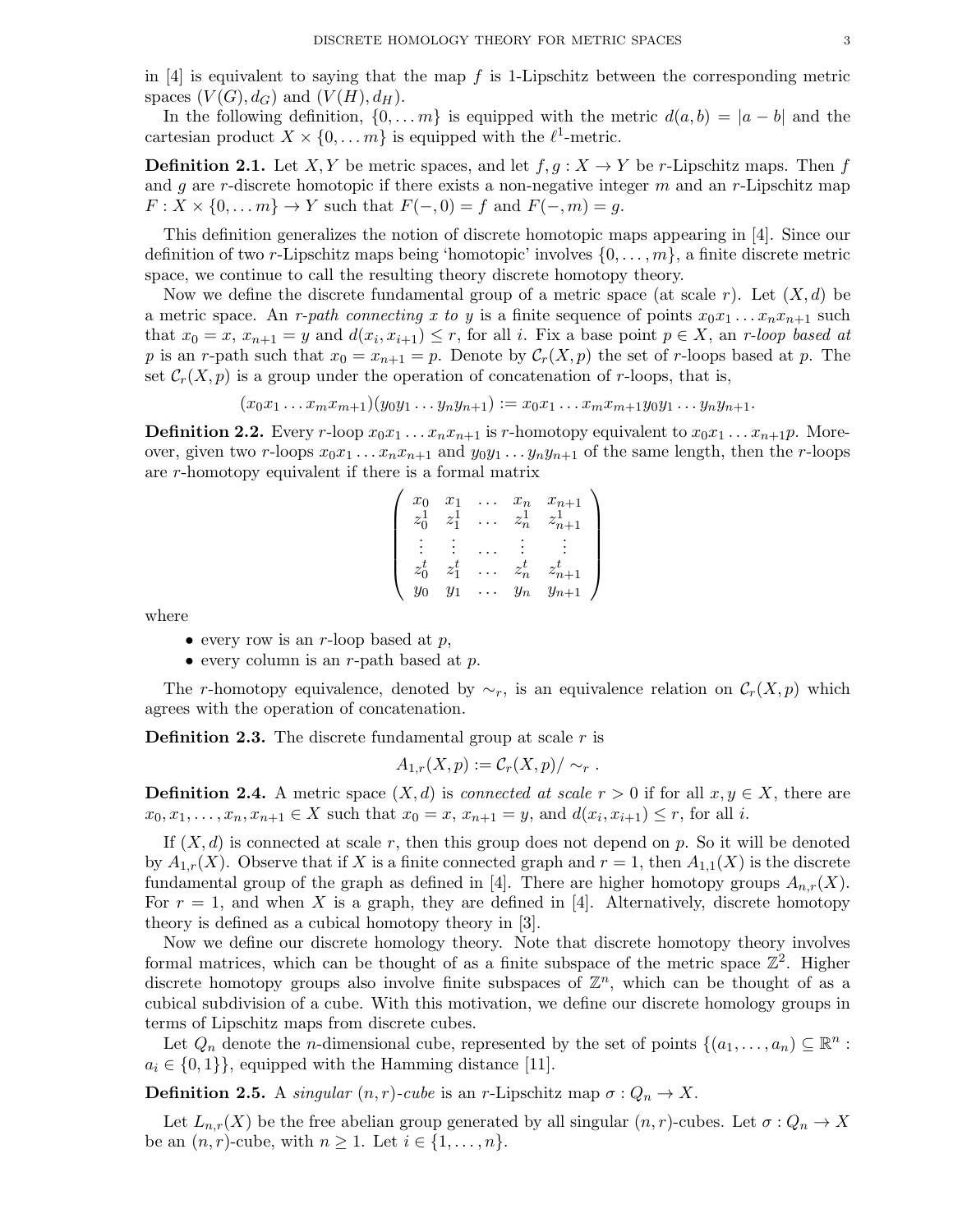• The *i*-th front face of  $\sigma$  is the singular  $(n-1,r)$ -cube

$$
(A_i^n \sigma)(a_1, \ldots, a_{n-1}) = \sigma(a_1, \ldots, a_{i-1}, 0, a_i, \ldots, a_n),
$$

• The *i*-th back face of  $\sigma$  is the singular  $(n-1,r)$ -cube

$$
(B_i^n \sigma)(a_1, \ldots, a_{n-1}) = \sigma(a_1, \ldots, a_{i-1}, 1, a_i, \ldots, a_n).
$$

A singular  $(n,r)$ -cube  $\sigma$  is *degenerate* if  $A_i^n \sigma = B_i^n \sigma$  for some *i*. Let  $D_{n,r}(X)$  be the free abelian group generated by all degenerate  $(n, r)$ -cubes and  $C_{n,r}(X) = L_{n,r}(X)/D_{n,r}(X)$ , whose elements are called  $(n, r)$ -chains in X.

**Definition 2.6.** The boundary of a singular  $(n, r)$ -cube  $\sigma : Q_n \to X$  is

$$
\partial \sigma := \sum_{i=1}^{n} (-1)^{i} \left( A_{i}^{n} \sigma - B_{i}^{n} \sigma \right).
$$

The boundary operator extends to a group homomorphism  $\partial_n: L_{n,r}(X) \to L_{n-1,r}(X)$ . Since  $\partial_n(D_{n,r}(X)) \subseteq D_{n-1,r}(X)$ , we obtain a map  $\partial_n : C_{n,r}(X) \to C_{n-1,r}(X)$  and a chain complex  $(C, \partial)$ .

**Definition 2.7.** Let  $DH_{*,r}(X)$  denote the homology groups of the resulting chain complex; these are the *discrete homology groups at scale r*.

More precisely, define  $B_{n,r}(X) := \text{Im}(\partial_{n+1})$ , the group of  $(n,r)$ -boundaries, and  $Z_{n,r}(X) :=$  $\ker(\partial_n)$ , the group of  $(n,r)$ -cycles. Since  $\delta_n \circ \delta_{n+1} = 0$ , one has  $B_{n,r}(X) \subseteq Z_{n,r}(X)$  and

$$
DH_{n,r}(X) := Z_{n,r}(X)/B_{n,r}(X).
$$

Similarly, let  $A \subset X$  be a subspace of X. Then one can show that  $\partial_n(C_{n,r}(A)) \subseteq C_{n-1,r}(A)$ , so that there is a map  $\partial_n: C_{n,r}(X,A) \to C_{n-1,r}(X,A)$ , where  $C_{n,r}(X,A) = C_{n,r}(X)/C_{n,r}(A)$ . The resulting homology of this chain complex is the *relative* homology  $DH_{*,r}(X, A)$ .

## 3. Discrete Analogue of the Eilenberg-Steenrod Axioms

The purpose of this section is to show that the discrete homology theory  $DH_{*,r}(X)$  satisfies a discrete analogue of the classical Eilenberg-Steenrod axioms [10] and a discrete analogue of the classical Mayer-Vietoris exact sequence  $[14], [17]$ . In order to prove these results, we need a notion of 'discrete open cover'. As motivation for our definition, observe that, for the classical results, the notion of open set is not important in itself, but rather the following geometric property: that a simplex can be replaced with a sum of simplices, which each lie in the interior of some open set in the cover. This is our motivation for the following discrete analogue of cover.

**Definition 3.1.** An *n*-dimensional discrete cover at scale  $r > 0$  of a metric space X is a family  $\mathcal{U} = \{U_i\}$  of subsets of X such that:

$$
(1) X = \bigcup U_i,
$$

(2) For all non-degenerate  $(n, r)$ -cubes  $\sigma$ ,  $\sigma \in U_i$  for some *i*.

Two dimensional discrete covers (for graphs and with  $r = 1$ ) have already appeared in [4] to prove the Seifert-van Kampen Theorem for discrete fundamental groups.

Remark 3.2. Two dimensional discrete covers are not necessarily 3-dimensional discrete covers. Take the 3-dimensional Hamming cube  $Q_3$ , and consider the cover made of its six 2-dimensional faces. This is a 2-dimensional cover, but not a 3-dimensional cover.

**Definition 3.3.** A *discrete cover* at scale r is an *n*-dimensional discrete cover, for all *n*.

Given subsets A, B of X, consider the canonical inclusions  $i^1 : A \cap B \to A$ ,  $i^2 : A \cap B \to B$ ,  $j^1: A \to A \cup B, j^2: B \to A \cup B.$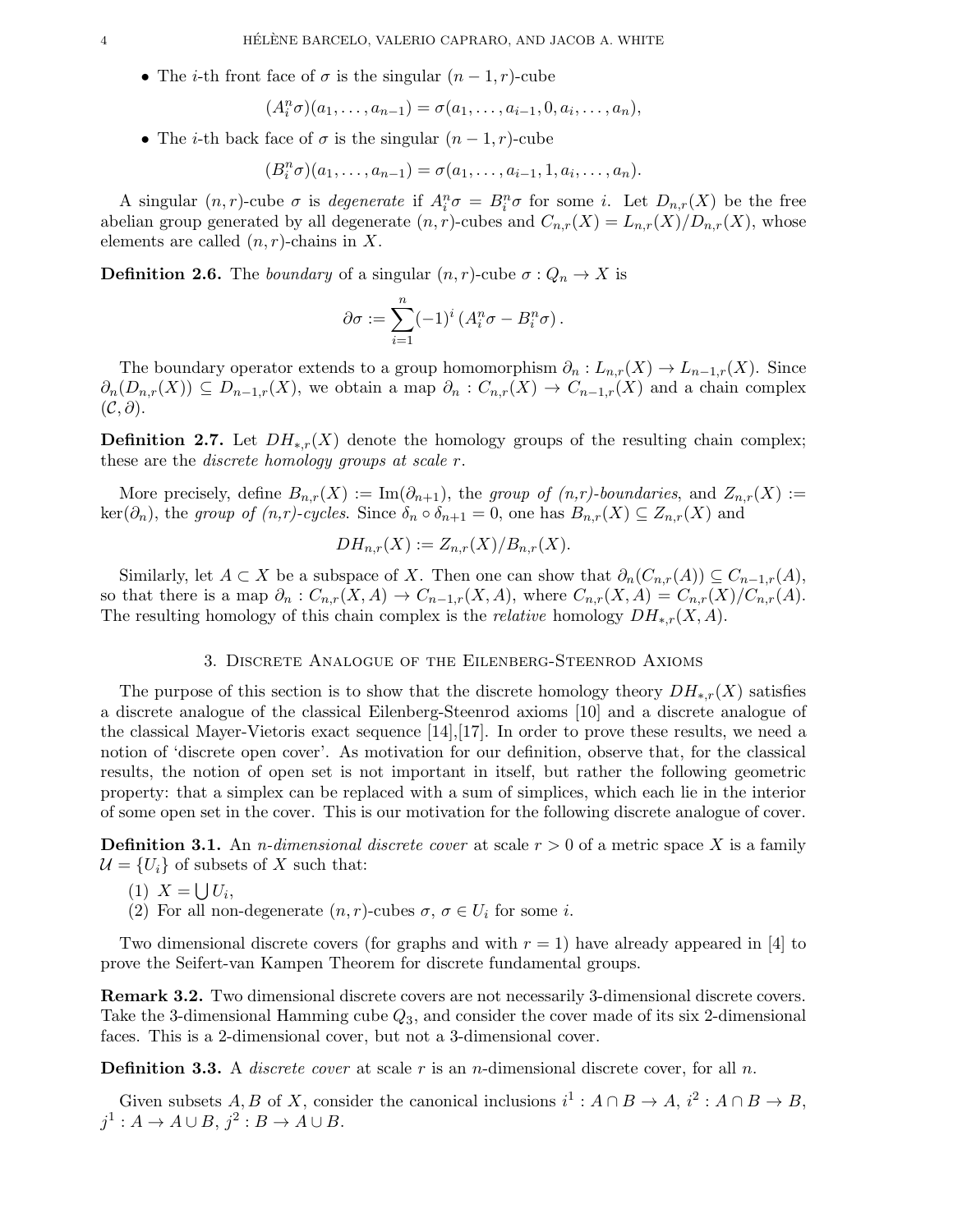**Theorem 3.4** (Mayer-Vietoris sequence). Let X be a metric space and let  $\{A, B\}$  be a discrete cover of X at scale  $r > 0$ . Then we have the following long exact sequence:

$$
\cdots \xrightarrow{\partial_*} DH_{n,r}(A \cap B) \xrightarrow{diag} DH_{n,r}(A) \oplus DH_{n,r}(B) \xrightarrow{diff} DH_{n,r}(A \cup B) \xrightarrow{\partial_*} DH_{n-1,r}(A \cap B) \xrightarrow{diag} \cdots
$$
  
where diag =  $(i^1_*, i^2_*)$  and diff =  $j^1_* - j^2_*$ .

Proof. Consider the following sequence of chain complexes:

$$
0 \longrightarrow C_{*,r}(A \cap B) \xrightarrow{\text{diag}} C_{*,r}(A) \oplus C_{*,r}(B) \xrightarrow{\text{diff}} C_{*,r}(A \cup B) \longrightarrow 0
$$

By the zig-zag lemma, if the above sequence is short exact, then we obtain a long exact sequence in homology. Injectivity of diag, and exactness at  $C_{n,r}(A) \oplus C_{n,r}(B)$  are both clear. To prove surjectivity of diff, consider a singular  $(n, r)$ -cube  $\sigma$  in  $A \cup B$ . Since  $\{A, B\}$  is a discrete cover, then  $\sigma$  lies in A or B, and hence in the image of diff.  $\square$ 

Now we give a counterexample to the Mayer-Vietoris Theorem when  $\{A, B\}$  is not a discrete cover.

**Example 3.5.** Consider the graph  $C_5$ , with vertex set  $\{x_1, \ldots, x_5\}$ , where  $x_i, x_{i+1}$  and  $x_0, x_5$  are adjacent. Let  $A = \{x_1\}$  and  $B = \{x_2, \ldots, x_5\}$ . Then  $H_{n,1}(A) = H_{n,1}(B) = H_{n,1}(A \cap B) = \{0\},\$ for all n, hence  $H_{1,1}(C_5) = \{0\}$ , if the Mayer-Vietoris Theorem holds for  $\{A, B\}$ . However, Theorem 4.1 can be used to show that  $H_{1,1}(C_5) = \mathbb{Z}$ .

**Definition 3.6.** Let Met be the category whose objects are triples  $(X, Y, r)$  where X is a metric space, Y is a subspace of X, and r is a real number. The morphisms are pairs  $(f, k) : (A, B, r) \rightarrow$  $(X, Y, kr)$  where  $f : A \to Y$  is k-Lipschitz, and  $f(B) \subseteq Y$ .

We can now formulate the discrete analogue of the Eilenberg-Steenrod axioms.

**Definition 3.7.** A *discrete homology theory at scale r* consists of:

- A sequence  $DH_{n,r}(-)$  of functors from Met to the category of abelian groups.
- A natural transformation  $\partial : DH_{n,r}(X, A) \to DH_{n-1,r}(A)$

These functors are subject to the following axioms:

- (1) (homotopy) Discrete homotopic maps induce the same map in discrete homology. That is, if  $f : (X, A) \to (Y, B)$  is homotopic to  $g : (X, A) \to (Y, B)$ , then their induced maps are the same.
- (2) (excision) Let  $\{A, B\}$  be a discrete cover of X. Then the inclusion  $(B, A \cap B) \to (X, A)$ induces isomorphisms  $DH_{n,r}(B, A \cap B) \to DH_{n,r}(X, A)$ , for all n.
- (3) (dimension) Let P be the one-point space; then  $DH_{n,r}(P, \emptyset) = \{0\}$ , for all  $n \geq 1$  and for all  $r > 0$ .
- (4) (long exact sequence) Each pair  $(X, A)$  induces a long exact sequence via the inclusion maps  $i : A \to X$  and  $j : (X, \emptyset) \to (X, A)$ :

$$
\ldots \longrightarrow DH_{n,r}(A) \xrightarrow{i_*} DH_{n,r}(X) \xrightarrow{j_*} DH_{n,r}(X,A) \xrightarrow{\partial_*} DH_{n-1,r}(A) \longrightarrow \ldots
$$

We have defined the functors  $DH_{*,r}(X, A)$ . The natural transformations  $\partial: DH_{n,r}(X, A) \to$  $DH_{n-1,r}(A)$  is defined as follows: Let  $\sigma$  be a representative of a class in  $DH_{n,r}(X)A$ , and let  $\tau$ be an *n*-chain in X which maps onto  $\sigma$  (under the quotient map  $C_{n,r}(X) \mapsto C_{n,r}(X)/C_{n,r}(A)$ ). Then  $\partial([\sigma]) = [\partial(\sigma)]$ . One can check that  $\partial(\sigma) \in C_{n-1,r}(A)$ , and that the map is well-defined.

**Theorem 3.8.** The functors  $DH_{*,r}(X, A)$  form a discrete homology theory.

Proof. We prove the result item-by-item.

(1) (homotopy) Suppose f and g are k-Lipschitz, and discrete homotopic. Let  $F: X \times [m] \rightarrow$ Y be a discrete homotopy from f to g. For  $\sigma \in C_{n,r}(X)$ , let  $\Phi(\sigma) \in C_{n+1}(Y) = \sum_{i=0}^{m-1} \sigma_i$ , where  $\sigma_i$  is the  $(n+1, kr)$ -cube such that  $A_1\sigma_i = F(\sigma, i)$  and  $B_1\sigma_i = F(\sigma, i+1)$ . The map  $\Phi$  is a chain homotopy from  $C_{\star,r}(X)$  to  $C_{\star,kr}(Y)$ ; the result follows from homological algebra.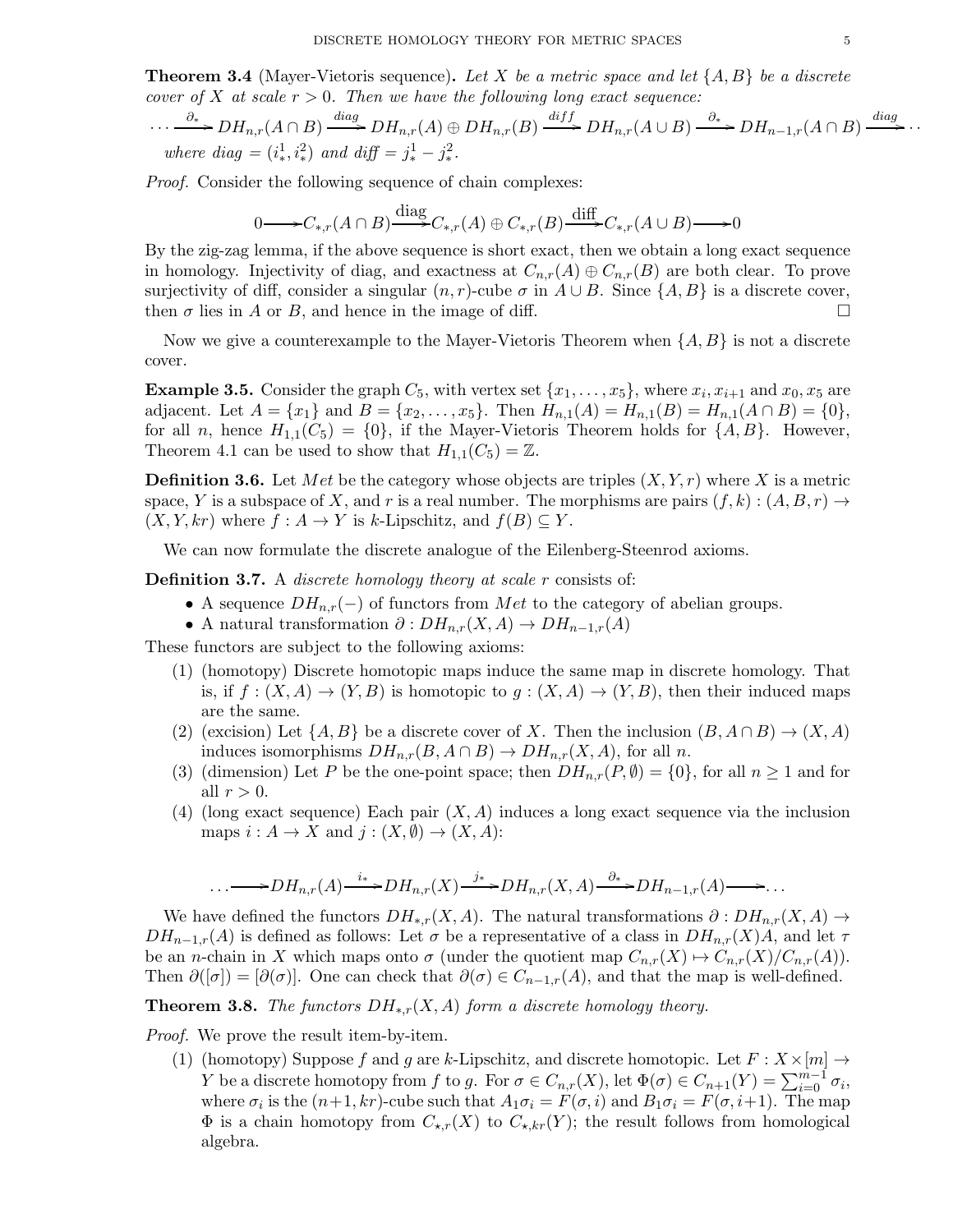(2) (Excision) Let  $\mathcal{U} = \{A, B\}$  and let  $C_{n,r}^{\mathcal{U}}(X)$  to be the subgroup of  $C_{n,r}(X)$  generated by singular (n,r)-cubes with image in A or in B. Then  $C_{n,r}^{\mathcal{U}}(X) = C_{n,r}(X)$ , for all n, since  $U$  is a discrete cover. Hence we have an isomorphism in homology

$$
H^{\mathcal{U}}(X) \simeq DH_{n,r}(X). \tag{1}
$$

Now observe that the map

$$
C_{n,r}(B)/C_{n,r}(A \cap B) \to C_{n,r}^{\mathcal{U}}(X)/C_{n,r}(A),
$$

induced by inclusion, is obviously an isomorphism since both quotient groups are free with basis the singular  $(n,r)$ -cubes in B which do not lie in A. Hence, using  $(1)$ , we have an isomorphism in homology

$$
DH_{n,r}(B, A \cap B) \simeq DH_{n,r}(X, A).
$$

- (3) (dimension) Observe that, for  $n \geq 1$  and  $r > 0$ , every singular  $(n, r)$  cube is degenerate and so we have  $C_{n,r} = \{0\}$ . Consequently,  $DH_{n,r}(P)$  is trivial for all  $n \geq 1$  and for all  $r > 0$ .
- (4) (long exact sequence) As in the classical case, the maps i and j give rise to a short exact sequence of chain complexes; the result follows from the zig-zag lemma. Note that the zig-zag lemma gives the existence and uniqueness of the natural transformation  $\partial: DH_{n,r}(X,A) \to DH_{n-1,r}(A).$

 $\Box$ 

### 4. Hurewicz theorem in dimension one

The aim of this section is to prove an analogue of the Hurewicz theorem for discrete homology theory;  $DH_{1,r}(X)$  is isomorphic to the abelianization of the discrete fundamental group of X at scale r. Definitions 2.2 and 2.3 are used in this section.

**Theorem 4.1.** Let  $(X,d)$  be a metric space which is connected at scale r. Then  $DH_{1,r}(X)$  is isomorphic to the abelianization of  $A_{1,r}(X)$ .

Proof. We construct a map

$$
\phi: A_{1,r}(X,p) \to DH_{1,r}(X)
$$

such that

- (1)  $\phi$  is a group homomorphism,
- (2)  $\phi$  is surjective,
- (3) Ker( $\phi$ ) = [ $A_{1,r}(X, p)$ ,  $A_{1,r}(X, p)$ ], the commutator subgroup of  $A_{1,r}(X, p)$ .

**Step 1. Definition of**  $\phi$ . Let  $[\gamma] \in A_{1,r}(X,p)$  and choose a representative  $\gamma = x_0x_1 \dots x_nx_{n+1}$ , with  $x_0 = x_{n+1} = p$ , such that  $x_i \neq x_{i+1}$ , for all i. This condition and the fact that  $d(x_i, x_{i+1}) \leq r$  imply that the maps  $\sigma_i : Q_1 \to X$ , defined as  $\sigma_i(0) = x_i$ ,  $\sigma_i(1) = x_{i+1}$ , are non-degenerate  $(1, r)$ -cubes, for all *i*. Therefore  $\sum_i \sigma_i \in C_{1,r}(X)$ . Now observe that

$$
\partial \left( \sum_{i} \sigma_{i} \right) = (x_{1} - x_{0}) + (x_{2} - x_{1}) + \ldots + (x_{n+1} - x_{n}) = 0,
$$

since  $x_0 = x_{n+1}$ . Consequently  $\sum_i \sigma_i \in Z_{1,r}(X)$ . Denote by  $\overline{\gamma}$  the image of  $\sum_i \sigma_i$  down in  $DH_{1,r}(X)$  and define  $\phi([\gamma]) = \overline{\gamma}.$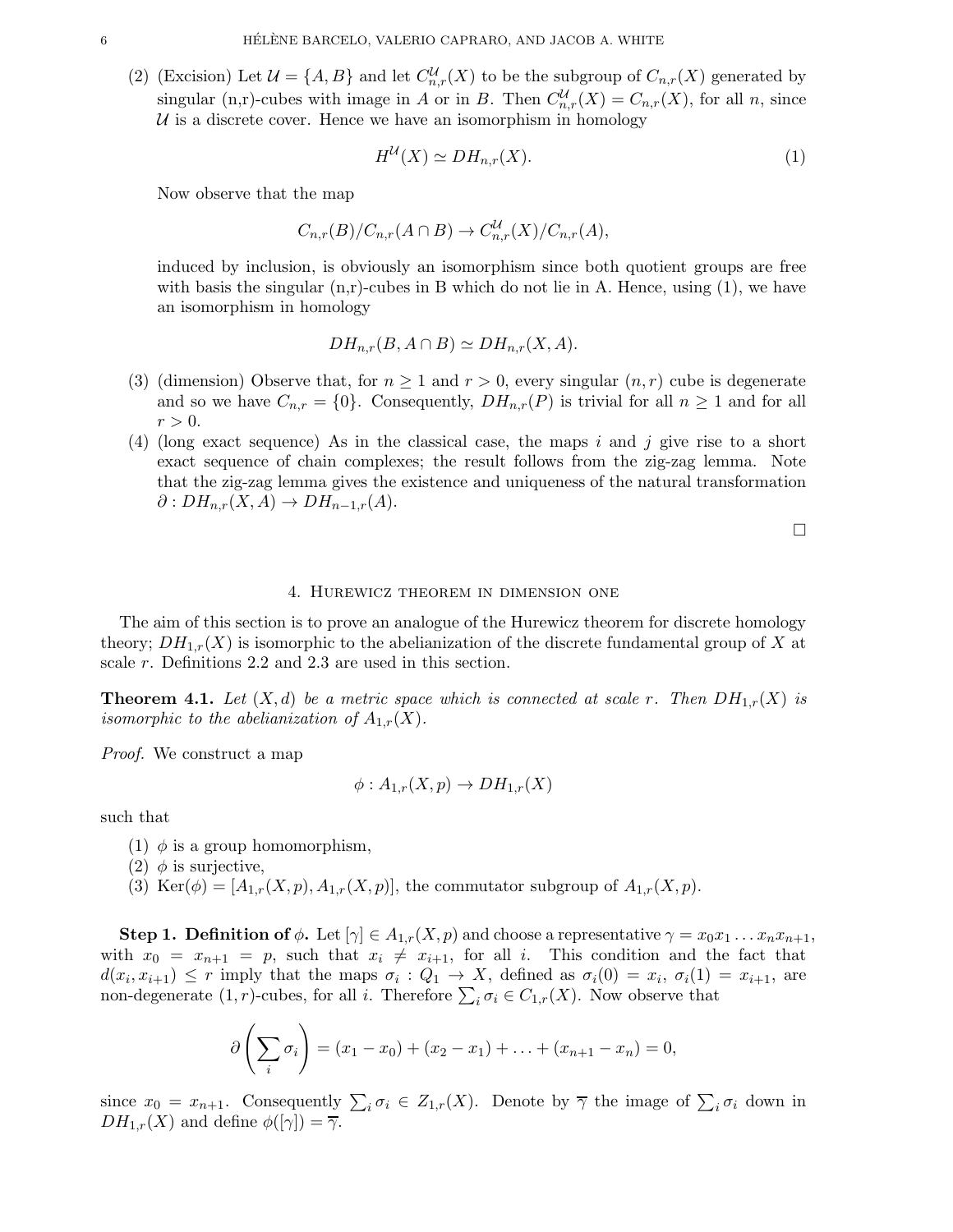Step 2.  $\phi$  is well defined. Let  $\gamma_1 = px_1x_2...x_mp$  and  $\gamma_2 = py_1y_2...y_np$  be two r-homotopy equivalent r-loops. Therefore, we have a homotopy matrix

$$
\left(\begin{array}{cccc} p & x_1 & \dots & x_s & p \\ p & z_1^1 & \dots & z_s^1 & p \\ \vdots & \vdots & \dots & \vdots & \vdots \\ p & z_1^t & \dots & z_s^t & p \\ p & y_1 & \dots & y_s & p \end{array}\right)
$$

Observe that all *squares*  $\{p, p, z_1^1, x_1\}, \{x_1, z_1^1, z_2^1, x_2\}, \ldots$  forming this homotopy matrix are in fact singular  $(2, r)$ -cubes. Consider the  $(2, r)$ -chain  $\tau$  given by summing over all the squares appearing in the matrix. To compute the boundary, observe that the sides that belong inside the matrix are ran once in one direction and once in the other, so that the boundary of  $\tau$  is equal to the boundary of the matrix, which is  $\gamma_1 \gamma_2^{-1}$ . In other words,  $\overline{\gamma}_1 = \overline{\gamma}_2$ .

Step 3.  $\phi$  is a group homomorphism. This follows by direct computation. Indeed, if  $\gamma_1 = px_1x_2...x_mp \text{ and } \gamma_2 = py_1y_2...y_np.$  One has

$$
\overline{\gamma}_1 = \sum_i \sigma_i, \qquad \overline{\gamma}_2 = \sum_i \mu_i,
$$

where  $\sigma_i(0) = x_i, \sigma_i(1) = x_{i+1}, \mu_i(0) = y_i, \mu_i(1) = y_{i+1}$ . Consequently,

$$
\overline{\gamma}_1 + \overline{\gamma}_2 = \sum_i \sigma_i + \sum_i \mu_i.
$$
 (2)

On the other hand,  $\gamma_1 \gamma_2 = px_1 \dots x_m py_1 \dots y_n p$ . Therefore,

$$
\overline{\gamma_1\gamma_2} = \sum_i \nu_i,
$$

where  $\nu_i = \sigma_i$ , for  $i \in \{0, \ldots, m\}$ , and  $\nu_{m+i} = \mu_i$ , for  $i = \{0, \ldots, n\}$ . This is then clearly equal to (2).

**Step 4.**  $\phi$  is surjective. Let  $\lambda$  be a singular  $(1, r)$ -cycle, say  $\lambda = \sum_{i=1}^{k} n_i \sigma_i$ , where  $\sigma_i : \{0,1\} \to X$  are such that  $d(\sigma_i(0), \sigma_i(1)) \leq r$ , for all i. Since  $\partial \lambda = 0$ , one has

$$
\sum_{i=1}^{k} n_i (\sigma_i(1) - \sigma_i(0)) = 0.
$$
 (3)

Let  $S := \{\sigma_i(0), \sigma_i(1) : i = 1, ..., k\}$ . For a given  $q \in S$ ,

• let  $m_q$  be the sum of the coefficients of q in (3). Observe that  $m_q = 0$ , by Equation (3).

• let  $\beta_q$  be an *r*-path connecting p and q.

For all  $i = 1, \ldots, k$ , define the r-loop  $\eta_i := \beta_{\gamma_i(0)} \sigma_i \beta_{\gamma_i(1)}$  and define

$$
\gamma := \eta_1^{n_1} \eta_2^{n_2} \dots \eta_k^{n_k}.
$$

We now show that  $\phi(\gamma) = \lambda$ . Indeed,

$$
\begin{aligned}\n\phi(\gamma) &= \sum_{i=1}^k n_i \sigma_i - \sum_{i=1}^k n_i (\beta_{\gamma_i(1)} - \beta_{\gamma_i(0)}) \\
&= \sum_{i=1^k} n_i \sigma_i - \sum_{q \in S} m_q \beta_q \\
&= \sum_{i=1}^k n_i \sigma_i \\
&= \lambda.\n\end{aligned}
$$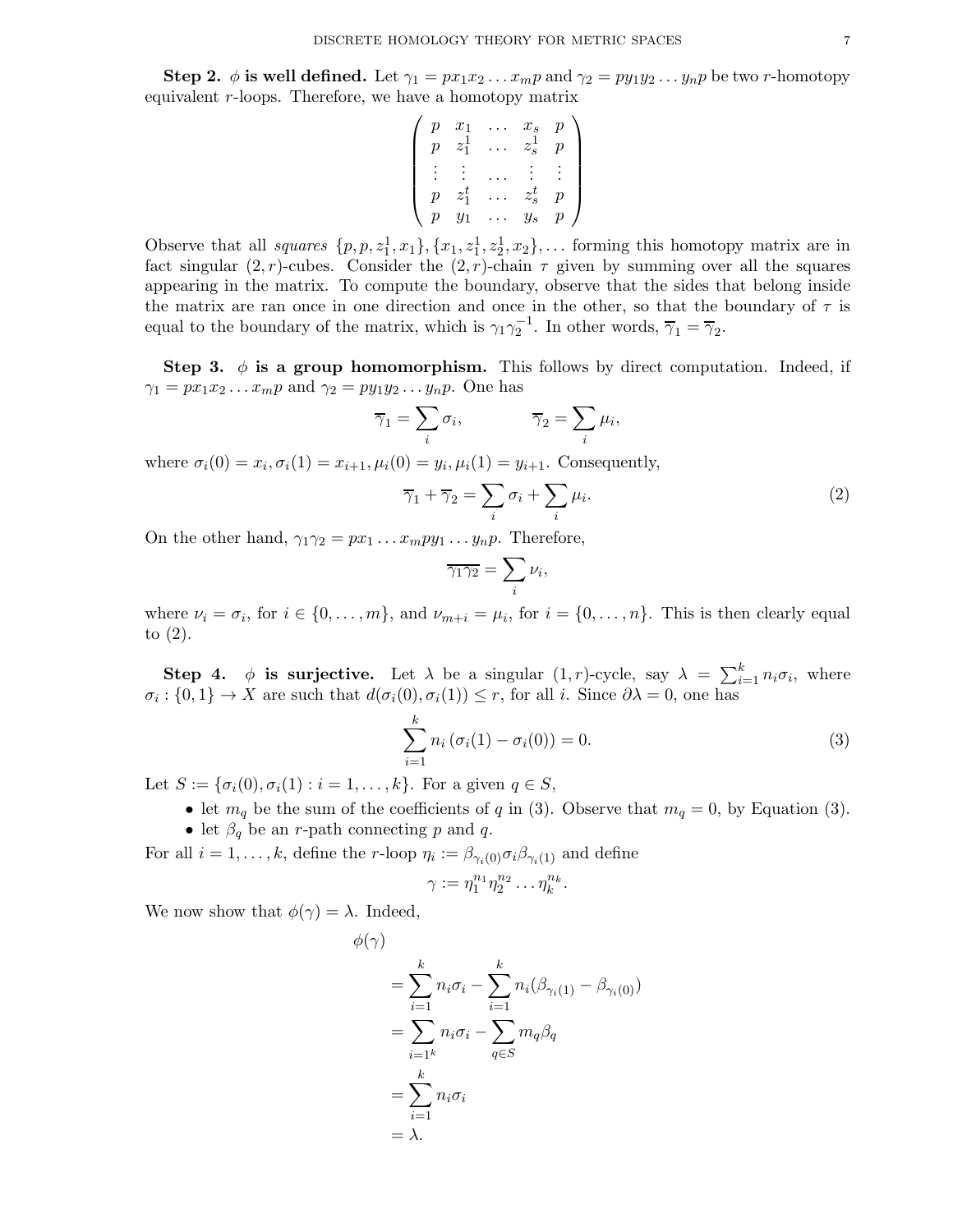Step 5. The kernel of  $\phi$  is equal to the commutator subgroup of  $A_{1,r}$ . Since Im( $\phi$ ) is an abelian subgroup of  $DH_{1,r}(X)$ , then  $[A_{1,r}, A_{1,r}] \subseteq \text{ker}(\phi)$ . To prove the other inclusion, let  $\gamma$ be an r-loop based at p whose homotopic class  $[\gamma]$  belongs to ker( $\phi$ ). Since  $\overline{\gamma} = 0$ , then  $\gamma$  is the boundary of a  $(2, r)$ -chain  $\sigma = \sum_{i=1}^{k} n_i \sigma_i$ , where

$$
\sigma_i: \{(0,0), (1,0), (0,1), (1,1)\} \to X
$$

are such that the distance of the images of two adjacent vertices is at most r. Now, write  $\partial \sigma_i$ as the sum of its faces; that is,

$$
\partial \sigma_i = a_i^+ + b_i^+ + a_i^- + b_i^-,
$$

where

$$
a_i^+(0) = b_i^-(1) = \sigma_i(0,0), \qquad a_i^+(1) = b_i^+(0) = \sigma_i(1,0), \qquad (4)
$$

$$
a_i^-(0) = b_i^+(1) = \sigma_i(1,1), \qquad a_i^-(1) = b_i^-(0) = \sigma_i(0,1). \tag{5}
$$

We have

$$
\gamma = \partial \left(\sum_i n_i \sigma_i\right) = \sum_i n_i (a_i^+ + b_i^+ + a_i^- + b_i^-). \tag{6}
$$

Fix the following notation. Let

$$
L := \{ (a_i^+, b_i^+, a_i^-, b_i^-) : i = 1, \dots, k \},\
$$

and let S be the set of endpoints of the  $(1, r)$ -chain  $a_i^+, b_i^+, a_i^-,$  and  $b_i^-$ . For all  $q \in S$ , let  $\eta_q$  be an r-path joining p and q. For all  $\theta \in L$ , let  $m_{\theta}$  be the sum of the coefficients of  $\theta$  in Equation (6). Now, for each singular  $(2, r)$ -cube, consider the following four  $(2, r)$ -paths:

$$
\begin{array}{ll}\n\beta_{a_i^+ (0)} a_i^+ \beta_{a_i^+ (1)}^{-1}, & \beta_{b_i^+ (0)} b_i^+ \beta_{b_i^+ (1)}^{-1}, \\
\beta_{a_i^- (0)} a_i^- \beta_{a_i^- (1)}^{-1}, & \beta_{b_i^- (0)} b_i^- \beta_{b_i^- (1)}^{-1}.\n\end{array}
$$

Denote by  $\eta_i$  the concatenation of all these paths. Using Equations (4) and 5, we can show that  $\eta_i$  is r-homotopy equivalent to the constant loop. Indeed

$$
\begin{aligned} \eta_i = & \beta_{a_i^+(0)} a_i^+ \beta_{a_i^+(1)}^{-1} \beta_{b_i^+(0)} b_i^+ \beta_{b_i^+(1)}^{-1} \beta_{a_i^-(0)} a_i^- \beta_{a_i^-(1)}^{-1} \beta_{b_i^-(0)} b_i^- \beta_{b_i^-(1)}^{-1} \\ = & \beta_{a_i^+(0)} a_i^+ \beta_{a_i^+(1)}^{-1} \beta_{a_i^+(1)} b_i^+ \beta_{b_i^+(1)}^{-1} \beta_{b_i^+(1)} a_i^- \beta_{a_i^-(1)}^{-1} \beta_{a_i^-(1)} b_i^- \beta_{b_i^-(1)}^{-1} \\ = & \beta_{a_i^+(0)} a_i^+ b_i^+ a_i^- b_i^- \beta_{a_i^+(0)}^{-1}. \end{aligned}
$$

To see that this latter loop is homotopy equivalent to the constant loop, write first  $\beta_{a_i^+(0)} =$  $px_1x_2 \ldots x_m\sigma_i(0,0)$ , so as we have

$$
\eta_i = p x_1 x_2 \dots x_m \sigma_i(0,0) \sigma_i(1,0) \sigma_i(1,1) \sigma_i(0,1) \sigma_i(0,0) x_m x_{m-1} \dots x_2 x_1 p \n\equiv p x_1 x_2 \dots x_m \sigma_i(0,0) \sigma_i(1,0) \sigma_i(1,0) \sigma_i(0,0) \sigma_i(0,0) x_m x_{m-1} \dots x_2 x_1 p \n\equiv p x_1 x_2 \dots x_m \sigma_i(0,0) \sigma_i(0,0) \sigma_i(0,0) \sigma_i(0,0) \sigma_i(0,0) x_m x_{m-1} \dots x_2 x_1 p \n\equiv p x_1 x_2 \dots x_m \sigma_i(0,0) \sigma_i(0,0) \sigma_i(0,0) \sigma_i(0,0) x_m x_{m-1} \dots x_2 x_1 p \n\equiv p.
$$

Now  $\gamma = (\gamma_0, \ldots, \gamma_k, \gamma_0)$ . Let  $\tau_i$  be the singular  $(1, r)$ -cube such that  $\tau_i(0) = \gamma_i$  and  $\tau_i(1) = \gamma_{i+1}$ . Let  $\omega$  be the concatenation  $\prod_{i=0}^{k} \beta_{\tau_i(0)} \tau_i \beta_{\tau_i(1)}^{-1}$ , which is homotopy equivalent to  $\gamma$ . Now set  $\delta = \eta_1^{n_1} \eta_2^{n_2} \dots \eta_k^{n_k}$ , and we see that  $\delta \omega^{-1}$  is homotopy equivalent to  $\gamma^{-1}$ . However, for each  $\theta \in L$ , the loop  $\beta_{\theta(0)}\theta\beta_{\theta(1)}^{-1}$  appears  $m_{\theta}$  times in  $\delta$ , and  $-m_{\theta}$  times in  $\omega^{-1}$ . Thus each such loop appears in  $\delta \omega^{-1}$  with exponent summing to 0; hence  $\delta \omega^{-1}$  map to the identity in the abelianization of  $A_{1,r}(X)$ . Thus  $[\gamma]$  is in the commutator of  $A_{1,r}(X)$ .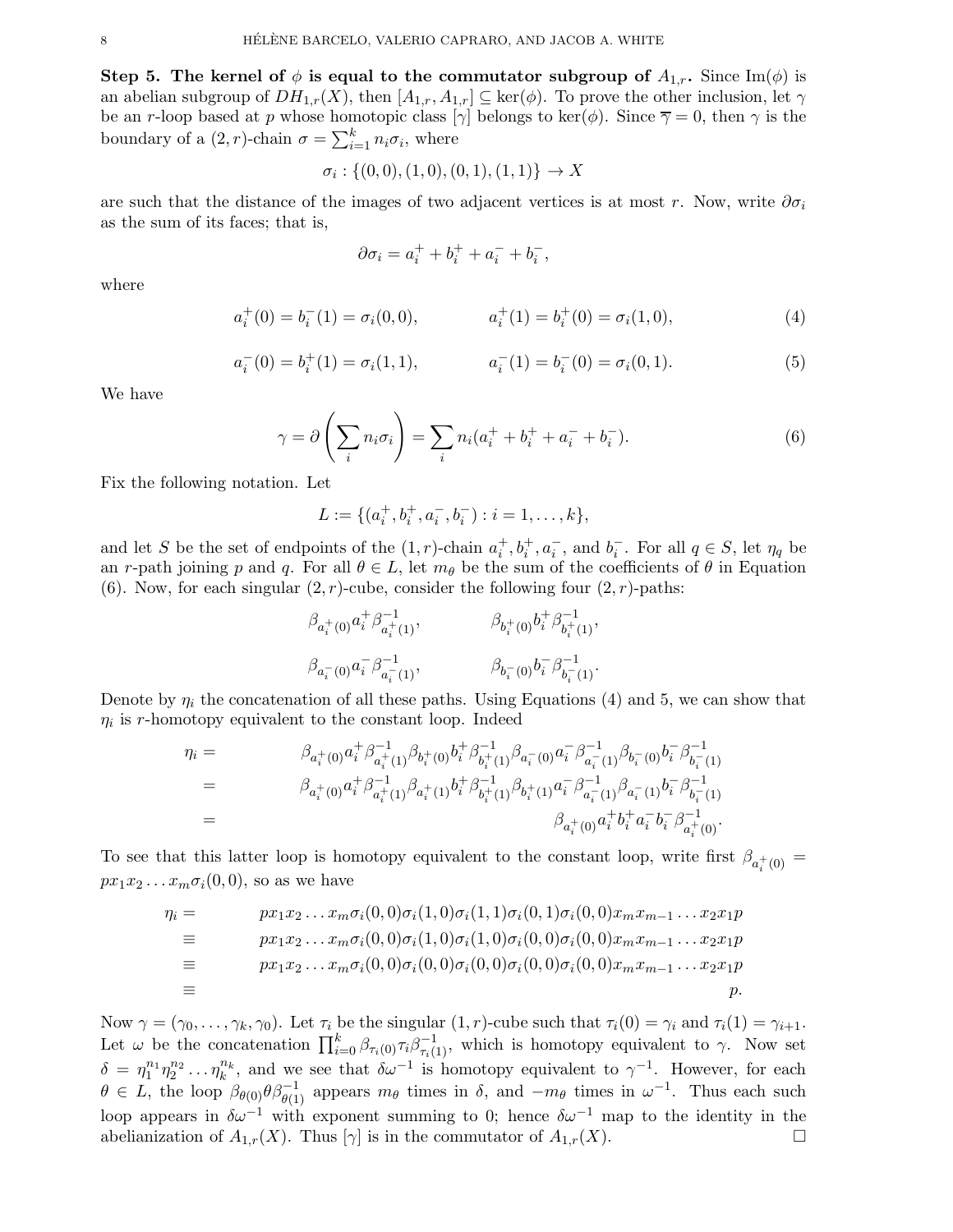### 5. Groups appearing as homology groups

In this section, we describe groups which appear as discrete homology groups (and discrete homotopy groups). Our main result is Corollary 5.4, that is based on facts of intrinsic interest: the classical fundamental group of a compact, smooth, metrizable, path-connected manifold is the discrete fundamental group of a metric space (and thus the first homology group is also a discrete homology group). We also give a construction which is an analogue of suspension.

Let M be a compact, metrizable, smooth, and path connected manifold. Let  $\ell > 0$  be the infimum of the lengths of all non-contractible loops on  $M$ . We say that a rectangulation  $R$  of the manifold is 'fine enough' if each side of the rectangulation has length at most  $\ell/5$ .

Theorem 5.1. Let R be a 'fine enough' rectangulation of a compact, metrizable, smooth, and path-connected manifold  $M$ . Let  $X$  be the natural graph associated to the rectangulation  $R$ . Then  $\pi_1(M) \simeq A_{1,1}(X)$ .

*Proof.* Let  $p \in X$  be a base point. We can associate to every loop in M based at p a discrete loop in X by the following procedure. Let  $\gamma : [0, 1] \to M$  be a continuous loop in M based at p. For every  $t \in [0, 1]$  associate to  $\gamma(t)$  one of its closest points in X. By continuity of  $\gamma$ , one can do this in such a way to obtain a 1-loop  $\tilde{\gamma} = x_0 x_1 \dots x_n$  in R. This procedure preserves the homotopy equivalence. Indeed, let  $H : [0,1] \times [0,1] \to M$  be an homotopy between loops  $\gamma_0$  and  $\gamma_1$  in M. Set  $\widetilde{H}_{\frac{i}{N}} := \widetilde{H}(\frac{i}{N},t)$ . Since M is a compact metric space, by the Heine-Cantor theorem, one N can find  $N > 0$  such that  $H_{\frac{i}{N}}$  and  $H_{\frac{i+1}{N}}$  are consecutive steps of a discrete homotopy in R, for all *i*. The sequence  $\widetilde{\gamma}_0 H_{\frac{1}{N}} H_{\frac{2}{N}} \dots H_{1-\frac{1}{N}} \widetilde{\gamma}_1$  then gives rise to a homotopy between  $\widetilde{\gamma}_0$  and  $\widetilde{\gamma}_1$ .

Note that the converse does not hold a priori for an arbitrary triangulation and this is why we need a *fine enough* rectangulation. For such rectangulations, we have that if  $\tilde{\gamma}_0 = px_1 \dots x_sp$ and  $\tilde{\gamma}_1 = py_1 \dots y_s p$  are discrete homotopy equivalent, then  $\gamma_0$  and  $\gamma_1$  are homotopy equivalent. Indeed, let  $\tilde{\gamma}_0$  and  $\tilde{\gamma}_1$  be two loops in X that are homotopy equivalent and consider a homotopy matrix between them.

$$
\left(\begin{array}{cccc} p & x_1 & \dots & x_s & p \\ p & z_1^1 & \dots & z_s^1 & p \\ \vdots & \vdots & \dots & \vdots & \vdots \\ p & z_1^t & \dots & z_s^t & p \\ p & y_1 & \dots & y_s & p \end{array}\right)
$$

Now, to every row and every column of the homotopy matrix, associate the path in M that is obtained by connecting adjacent points in the homotopy matrix via the edge in the rectangulation connecting them. Because no rectangule of the rectangulation can contain a non-contractible loop, we know that the loop associated this way to the first row is homotopy equivalent to  $\gamma_0$  and the loop associated to the last row is homotopy equivalent to  $\gamma_1$ . Moreover, we know that all squares  $ppz_1^1x_1p$ ,  $x_1z_1^1z_2^1x_2^1x_1^1$ , etc. do not contain any contractible loop in M, because of our choice of the rectangulation. In other words, all these squares, seen as loops in  $M$  as above, are contractible and therefore, they can be filled by a standard homotopy. Gluing all these homotopies, one obtain a standard homotopy between the loop associated to the first row (that is homotopy equivalent to  $\gamma_0$ ) and the loop associated to the last row (that is homotopy equivalent to  $\gamma_1$ ). In conclusion,  $\gamma_0$  and  $\gamma_1$  are homotopy equivalent in M.

Since it is easily seen that the correspondance we defined between paths in  $M$  and discrete paths in X is surjective and preserves concatenation, it then gives rise to an isomorphism between the fundamental groups of  $M$  and the discrete fundamental group of  $X$ , as claimed.

Next we give a construction that is similar to suspension of a topological space.

**Definition 5.2.** Let X be a metric space, and  $r > 0$ . Take  $Y = X \times \{0, 1, 2, 3\}$ , equipped with the  $\ell^1$ -metric, and then quotient Y by identifying all points whose second coordinate is 0, and identifying all points whose second coordinate is 3. Denote this metric space by  $X_s$ . Let

 $\Box$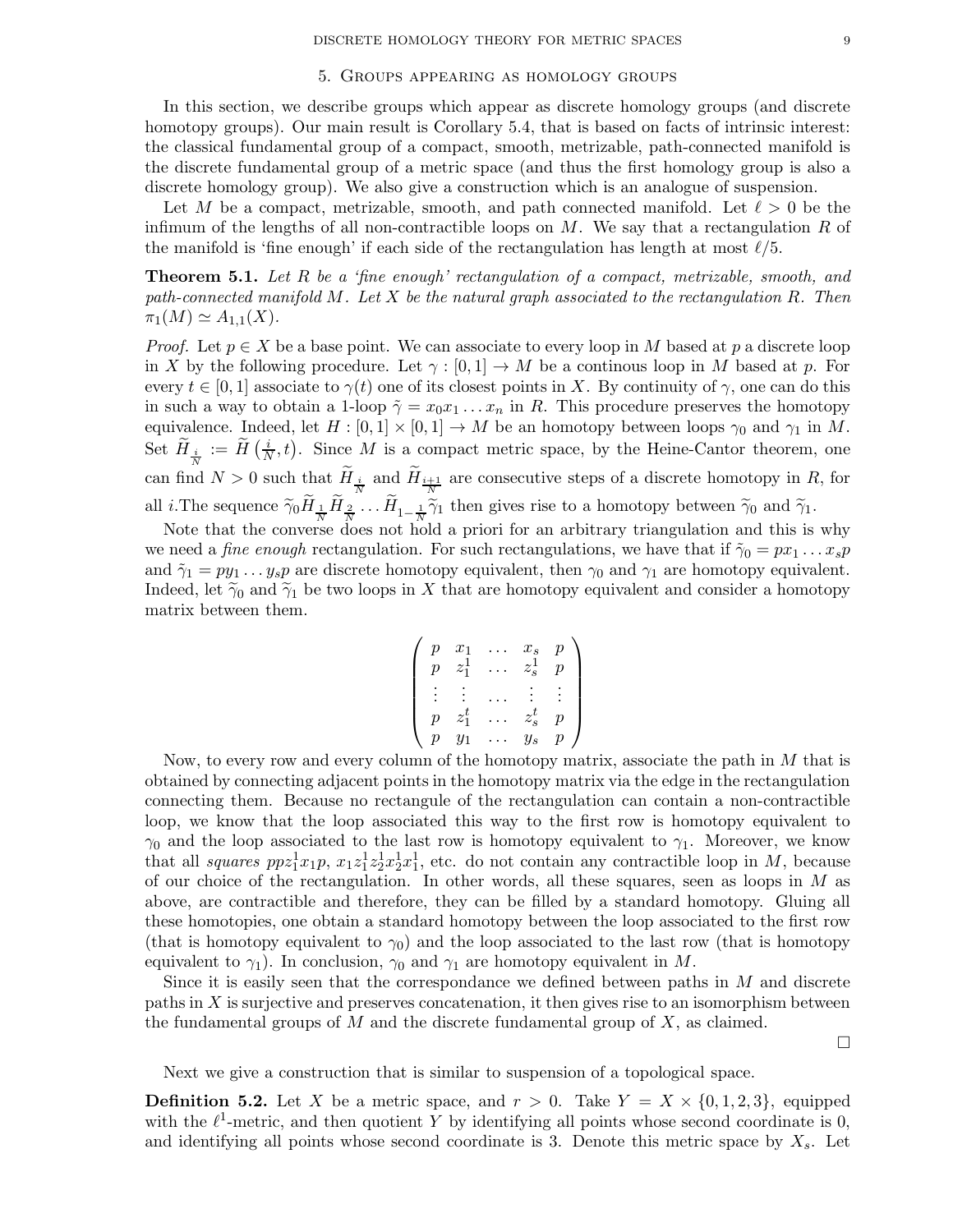0 (t, respectively) denote the class in  $X_s$  corresponding to the points of Y where the second coordinate is 0 (3, respectively).

**Proposition 5.3.** For all n, we have  $DH_{n,r}(X) \simeq DH_{n+1,r}(X_s)$ .

*Proof.* Let  $A = X_s \setminus \{0\}$ , and  $B = X_s \setminus \{t\}$ . We claim that  $\{A, B\}$  forms a discrete cover. Note that  $A \cap B$  is r-homotopy equivalent to X, and A, B are both contractible. The result then follows from the Mayer-Vietoris exact sequence.

**Corollary 5.4.** For all abelian group G and for all  $\bar{n} \in \mathbb{N}$ , there is a finite connected simple  $graph \Gamma such that$ 

$$
DH_{n,1}(\Gamma) = \begin{cases} G, & \text{if } n = \bar{n} \\ 0, & \text{if } n \le \bar{n} \end{cases}
$$

**Corollary 5.5.** There is graph  $S<sup>n</sup>$  with the property

$$
DH_{k,1}(S^n) = \begin{cases} \mathbb{Z}, & \text{if } k = n \\ 0, & \text{if } k \neq n \end{cases}
$$

**Remark 5.6.** Let X, Y be extended metric spaces. This means that  $d_X : X \times X \mapsto [0, \infty]$  and similarly fro dy. Then we can define an extended metric space on  $X \sqcup Y$ :

$$
d_{X \sqcup Y}(a, b) = \begin{cases} d_X(a, b) & a, b \in X \\ d_Y(a, b) & a, b \in Y \\ \infty & \end{cases}
$$

Then clearly  $DH_{n,r}(X \sqcup Y) \simeq DH_{n,r}(X) \times DH_{n,r}(Y)$ . For any sequence  $G_i$  of abelian groups, there is an extended metric space X such that  $DH_{n,r}(X) \simeq G_n$ . The construction uses disjoint union (which is why we must work with extended metric spaces).

### 6. A new coarse homology theory

As mentioned in the Introduction, the main motivation to work with metric spaces is to construct a new coarse invariant. Since a typical coarse object is a sequence of finite objects, the idea is to take the direct limit, as r goes to infinity, of the countably infinite direct product of the discrete homology theory.

To make this idea formal, we first recall some basic facts about direct limits of groups. A direct system of groups is a net  $(G_r, \phi_{r,s})_{r,s\in R,r\leq s}$ , where R is a directed set,  $G_r$  are groups, and  $\phi_{r,s}: G_r \to G_s$  are group homomorphisms such that  $\phi_{s,t} \circ \phi_{r,s} = \phi_{r,t}$ , for all  $r \leq s \leq t$ , and  $\phi_{r,r} = Id_{G_r}$ , for all r. In our case, the directed set R is an unbounded interval of positive real numbers  $R = [r_0, \infty)$ .

**Definition 6.1.** Let  $(G_r, \phi_{r,s})$  and  $(H_r, \psi_{r,s})$  be two direct systems of groups. A homomorphism  $\alpha: (G_r, \phi_{r,s}) \to (H_r, \psi_{r,s})$  of direct systems is a net of group homomorphisms  $\alpha_r: G_r \to H_{\rho_r}$ such that

- the function  $r \to \rho_r$  is increasing,
- for all  $r \leq s$ , one has

$$
\psi_{\rho_r,\rho_s} \circ \alpha_r = \alpha_s \circ \phi_{r,s}
$$

Let  $(G_r, \phi_{r,s})$  be a direct system of groups. The direct limit  $G = \lim G_r$  is the quotient of the disjoint union of all the  $G_r$ 's modded out by the following equivalence relation:  $g \in G_r$  is equivalent to  $h \in G_s$  if there is  $t \geq r, s$  such that  $\phi_{r,t}(g) = \phi_{s,t}(h)$ .

**Remark 6.2.** Let  $(G_r, \phi_{r,s})$  and  $(H_r, \psi_{r,s})$  be two direct systems of groups and let G and H be respectively their direct limits. A homomorphism  $\alpha : (G_r, \phi_{r,s}) \to (H_r, \psi_{r,s})$  of direct systems induces a canonical group homomorphism  $\alpha_* : G \to H$  as follows. Given  $[g]_{\sim} \in G$ , assume that the representative g belongs to  $G_r$ , and define  $\alpha_*(|g|_{\sim})=[\alpha_r(g)]_{\sim}$ . One easily checks that  $\alpha_*$  is well defined and it is in fact a group homomorphism from  $G$  to  $H$ .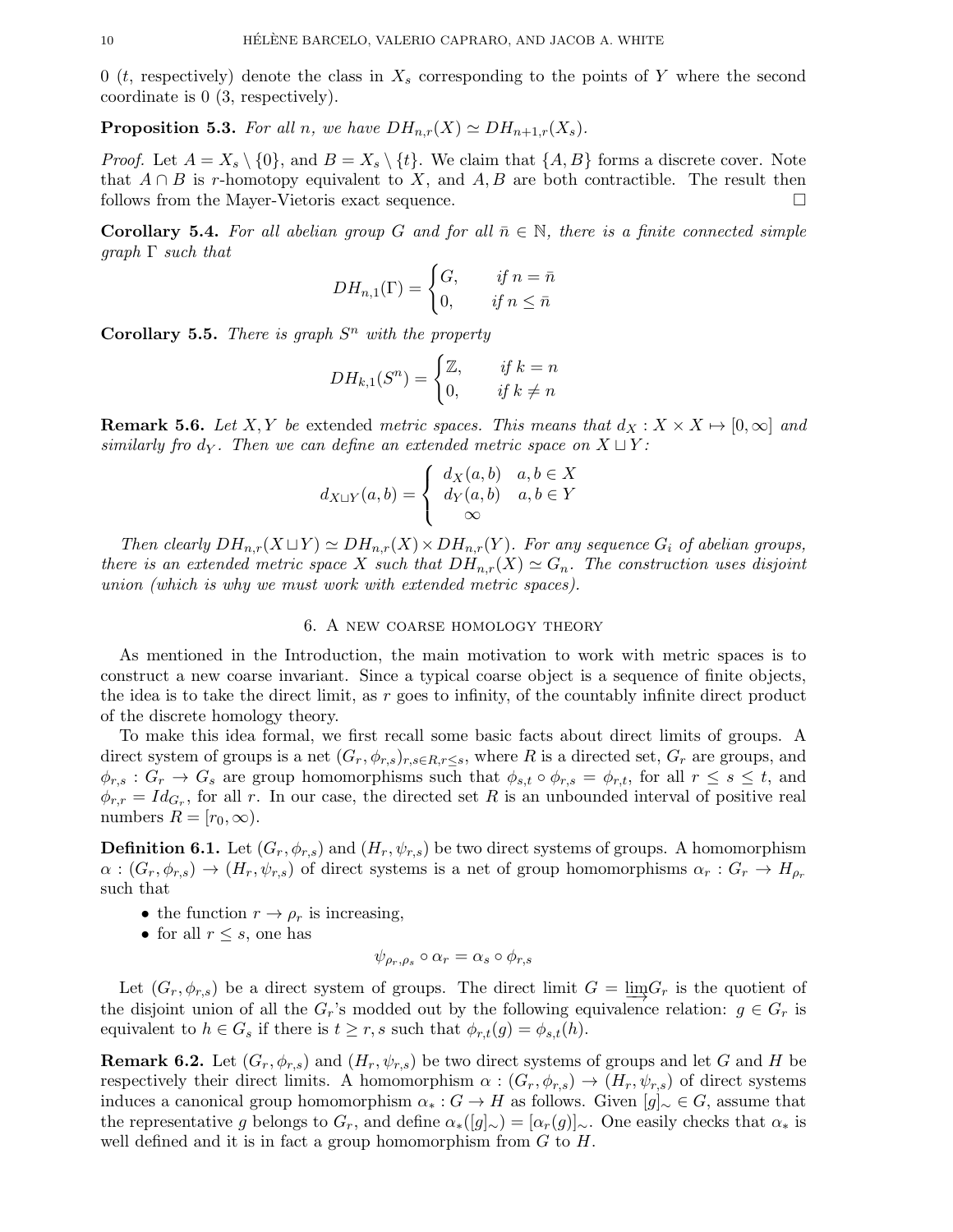Given two homomorphisms  $\alpha : (G_r, \phi_{r,s}) \to (H_r, \psi_{r,s})$  and  $\beta : (H_r, \psi_{r,s}) \to (K_r, \chi_{r,s})$ , the composition  $\beta \circ \alpha : (G_r, \phi_{r,s}) \to (K_r, \chi_{r,s})$  is defined through the net of homomorphisms  $(\beta \circ$  $\alpha_r := \beta_{\rho_r} \circ \alpha_r$ , and is a homomorphism of direct systems of groups. The following also holds:

$$
(\beta \circ \alpha)_* = \beta_* \circ \alpha_*.\tag{7}
$$

We need the following Lemma:

**Lemma 6.3.** Let  $\alpha, \beta : (G_r, \phi_{r,s}) \to (H_r, \psi_{r,s})$  be two homomorphisms and suppose there exists  $r \in R$ , such that for all  $s \geq r$ , we have  $\alpha_s = \beta_s$ . Then  $\alpha_* = \beta_*$ .

*Proof.* Let G, H be the direct limits of  $(G_r, \phi_{r,s})$  and  $(H_r, \psi_{r,s})$  respectively, and let  $[g]_{\sim} \in G$ . Without loss of generality, suppose we have a representative  $g \in G_s$  with  $s \geq r$ . Then  $\alpha_s(g)$  $\beta_s(g)$ , so we have  $\alpha_*[g]_{\sim} = [\alpha_s(g)]_{\sim} = [\beta_s(g)]_{\sim} = \beta_*[g]_{\sim}$ .

A metric space is proper if closed balls are compact.

**Definition 6.4.** Let  $S : (0, \infty) \to (0, \infty)$  be a function. A map  $f : X \to Y$  between proper metric spaces is *uniformly S-bornologous* if for all  $r > 0$  one has

$$
d_X(x_1, x_2) < r
$$
 implies  $d_Y(f(x_1), f(x_2)) < S(r)$ .

A map  $f: X \to Y$  is called uniformly bornologous if there is a function S such that f is uniformly S-bornologous.

We recall that a map  $f: X \to Y$  between proper metric space is called proper if inverse images of compact sets are compact. Let us introduce some acronyms:

- $UBP(X, Y)$  is the set of uniformly bornologous and proper maps  $f: X \to Y$ .
- $UBP_S(X, Y)$  is the set of uniformly S-bornologous and proper maps  $f: X \to Y$ .

**Definition 6.5.** Let  $f, g \in UBP(X, Y)$ . They are *bornotopy equivalent* if there is  $R > 0$  such that

 $d_Y(f(x), q(x)) < R$  for all  $x \in X$ 

**Definition 6.6.** A map  $f \in UBP(X, Y)$  is a bornotopy equivalence if there is  $g \in UBP(Y, X)$ such that  $f \circ g$  is bornotopy equivalent to Id<sub>Y</sub> and  $g \circ f$  is bornotopy equivalent to Id<sub>X</sub>. Two spaces are called bornotopy equivalent if there is a bornotopy equivalence between them.

We said at the beginning of this section that coarse geometry is, informally speaking, the study of a metric space from a large scale point of view. Formally, coarse geometry is the study of the category whose objects are proper metric spaces and whose morphisms are bornologous maps. Therefore, to define a coarse homology theory, we need an homology theory for proper metric spaces that are *coarsely connected* and such that this theory is invariant under bornotopy equivalence.

**Definition 6.7.** A metric space is coarsely connected if it is connected at some scale  $r > 0$ .

Throughout the rest of this section, X will be always assumed coarsely connected and the index r will be always assumed to be large enough such that  $X$  is connected at scale  $r$ .

The idea to coarsen the discrete homology theory is very simple: a coarse chain will be a sequence of discrete chains, modded out by bounded sets. Formally, we first need to take the direct product of countably many copies of  $DH_{n,r}(X)$  and then the direct limit over r. So, first set  $DH_{n,r}(X) := \Pi_{k=1}^{\infty} DH_{n,r}(X)$ . For  $r \leq s$ , denote  $\iota_{n,r,s} : DH_{n,r}(X) \to DH_{n,s}(X)$  the inclusion and let  $\tilde{\iota}_{n,r,s} = (\iota_{n,r,s})_k : DH_{n,r}(X) \to DH_{n,s}(X)$  be the component-wise homomorphism. Clearly, for every fixed n,  $(\widetilde{DH}_{n,r}(X), \tilde{\iota}_{n,r,s})$  is a direct system of groups and so we can define

$$
DH_{n,\infty}(X) := \underline{\lim} DH_{n,r}(X). \tag{8}
$$

**Examples 6.8.** (1) Every bounded metric space X has trivial  $DH_{n,\infty}(X)$ , coherently with the fact that bounded metric spaces are bornotopy equivalent to one point and so they are trivial from a coarse point of view.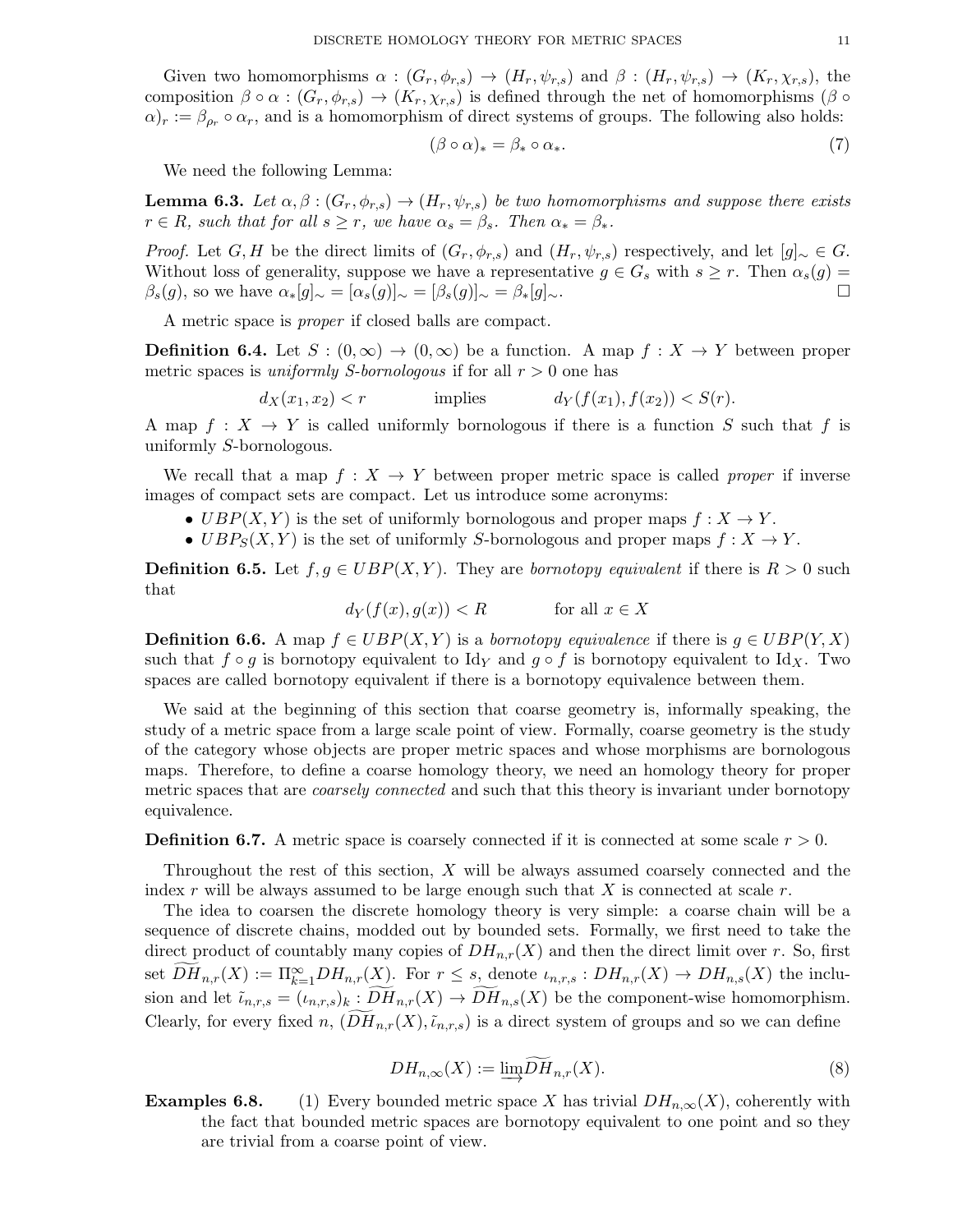(2) An example of a metric space X with non trivial  $DH_{1,\infty}(X)$  is the coarse Hawaiian earring. This space, whose suggestive name has been advised by Nick Wright, is the following coarse analogue of the standard Hawaiian earring. Consider the space  $X = \bigcup X_n$ , where  $X_n$  is the circle in the Euclidean plane with center in the point  $(0, n^2)$  and passing through the origin of the plane. The space  $X$ , equipped with the subspace-metric inherited by  $\mathbb{R}^2$  is easily seen to have non trivial  $DH_{1,\infty}(X)$ .

Our aim is to prove the following

**Theorem 6.9.** If X, Y are coarsely connected proper metric spaces which are bornotopy equivalent through the map  $f: X \to Y$ , then

$$
DH_{n,\infty}(X) \simeq DH_{n,\infty}(Y), \qquad \text{for all } n,
$$

and the isomorphism is given by a canonical map  $f_*$ .

We start with a simple observation. Let f be a uniformly S-bornologous map from X to Y. Fix r large enough such that X is connected at scale r. Since f is uniformly S-bornologous, the image under f of any singular  $(n, r)$ -cube in X is a singular  $(n, S(r))$ -cube in Y. Also, f maps degenerate cubes to degenerate cube and therefore f drops to a quotient homomorphism  $\overline{f}_{n,r}$ :  $C_{n,r}(X) \to C_{n,S(r)}(Y)$ . This homomorphism maps  $ker(\partial_n) \subseteq C_{n,r}(X)$  to  $ker(\partial_n) \subseteq C_{n,S(r)}(Y)$ and Im $(\partial_{n+1}) \subseteq C_{n,r}(X)$  to Im $(\partial_{n+1}) \subseteq C_{n,S(r)}(Y)$ . Therefore, for large r we have group homomorphisms  $f_{n,r}:DH_{n,r}(X) \to DH_{n,S(r)}(Y)$ , which induce component-wise homorphisms  $\tilde{f}_{n,r}: \tilde{DH}_{n,r}(X) \to \tilde{DH}_{n,S(r)}(Y)$ . This net of homomorphisms is clearly an homomorphism of direct systems and therefore we can apply Remark 6.2 and get the following proposition.

**Proposition 6.10.** Let  $f: X \to Y$  be a UBP map between coarsely connected metric spaces. Then, for all n, the natural map  $f_{n,*}:DH_{n,\infty}(X) \to DH_{n,\infty}(Y)$  is a group homomorphism.

Now let  $f \in UBP_{S_f}(X, Y)$  and  $g \in UBP_{S_g}(X, Y)$  be bornotopy equivalent maps. Let  $r > 0$ and denote  $M_r = \max\{S_f(r), S_g(r)\}\$ . As before, we have systems of group homomorphisms

$$
f_{n,r}:DH_{n,r}(X) \to DH_{n,M_r}(Y)
$$
 and  $g_{n,r}:DH_{n,r}(X) \to DH_{n,M_r}(Y)$ 

induced by f and g (Notice that one of the two may have image inside some  $H_{n,s}$  with  $s < M_r$ . In this case we may pass to  $DH_{n,M_r}(Y)$  by composing with  $\iota_{s,M_r}$ ). Observe that for large enough r, the maps  $f_{n,r}$  and  $g_{n,r}$  are the same, since f and g are bornotopy equivalent, that is their images are point-wise at uniformly bounded distance. Thus, by Lemma 6.3, we have the following:

**Proposition 6.11.** Let  $f, g: X \to Y$  be bornotopy equivalent maps. Then they induce the same map on homology.

We can now prove Theorem 6.9.

*Proof of Theorem 6.9.* Assume  $f: X \to Y$  is a bornotopy equivalence and let  $g: Y \to X$ its bornologous inverse, that is,  $g \circ f \sim \text{Id}_X$  and  $f \circ g \sim \text{Id}_Y$ . By Proposition 6.11 this tells us that  $f \circ g$  and Id<sub>Y</sub> induce the same map on homology, that is,  $(f \circ g)_* = \text{Id}_{DH_{\infty}r(X)}$  and  $(g \circ f)_* = \mathrm{Id}_{DH_{\infty,r}(Y)}$ . By Equation 7, we then get  $f_* \circ g_* = \mathrm{Id}_{DH_{\infty,r}(X)}$  and  $g_* \circ f_* = \mathrm{Id}_{DH_{\infty,r}(Y)}$ , that shows that  $f_*$  and  $g_*$  are both isomorphisms.

# 7. Conclusions and Open Problems

In this paper, we discussed a discrete homology theory for metric spaces, related to discrete homotopy theory. We proved some analogues of classical results. We also constructed a new coarse homology theory, and showed its relationship to bornotopy equivalence. However, there are many future directions left to go. We list a few open questions below.

(1) We proved the Hurewicz theorem in dimension 1. It would interesting to see if the theorem holds also in higher dimension.